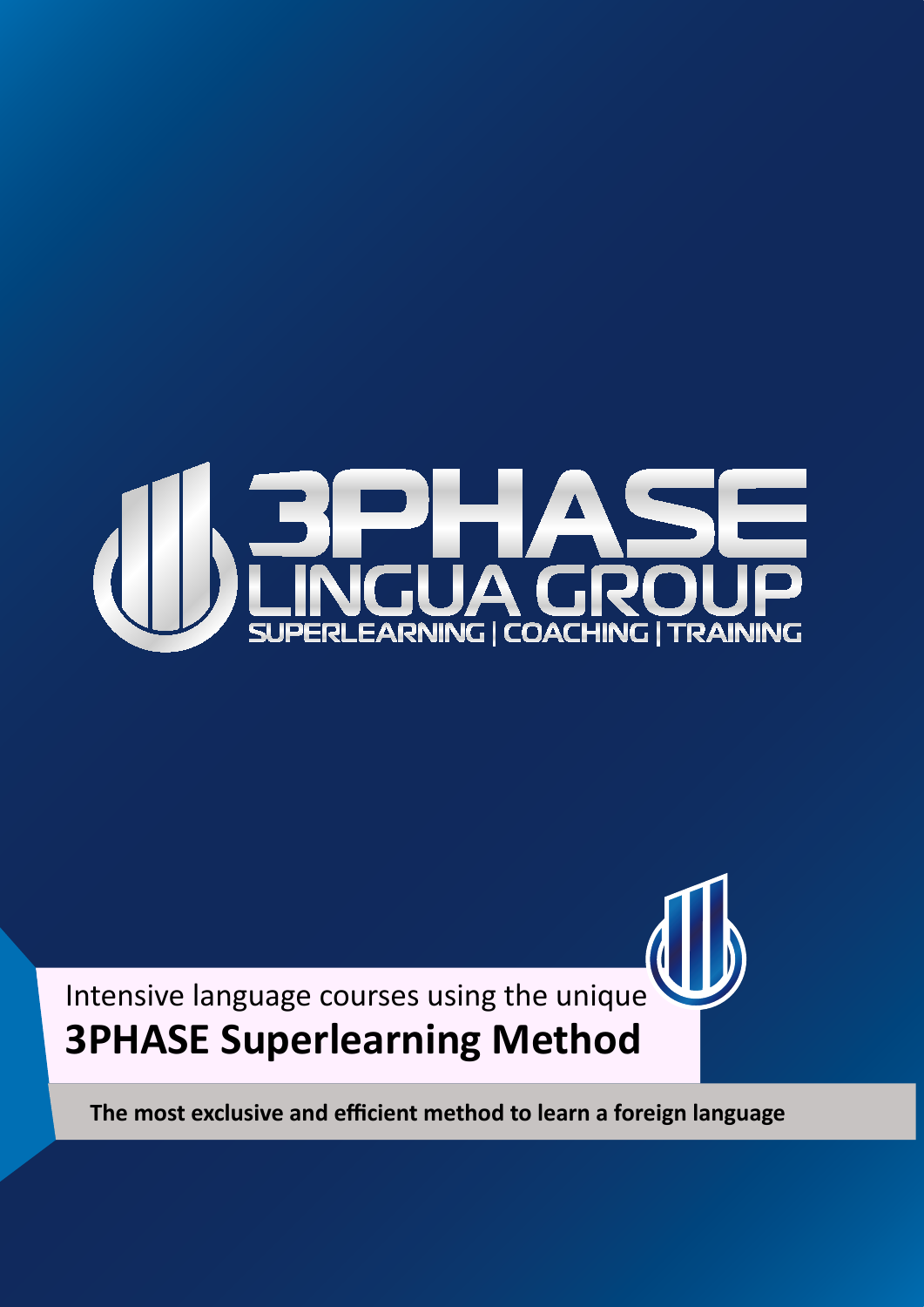## FOREIGN LANGUAGES **INTENSIVE TRAINING**



*>> The knowledge acquired is of a high application quality <<*

Prof. Mandl. Munich University

3PHASE™ Language Training – from the everyday language to the more specific and detailed technical vocabulary for business people and for football players - is the best choice for everyone...

- ... who would like to learn a foreign language fast and effectively in a very short time
- ... who wants to use his precious time to the maximum learning efficiency
- ... who is facing new professional challenges as a businessman or top class sportsman
- ... who must be able to communicate confidently in a foreign language
- ... who is the new signing to a foreign football club or a accepting a new position abroad
- ... who doesn't wish to leave the use of a new foreign language to chance

### **TARGET GROUP**

#### **Exclusive for Businessman and Sportsmen**

- who want to optimise their individual learning schedules
- who value exclusivity and top quality learning efficiency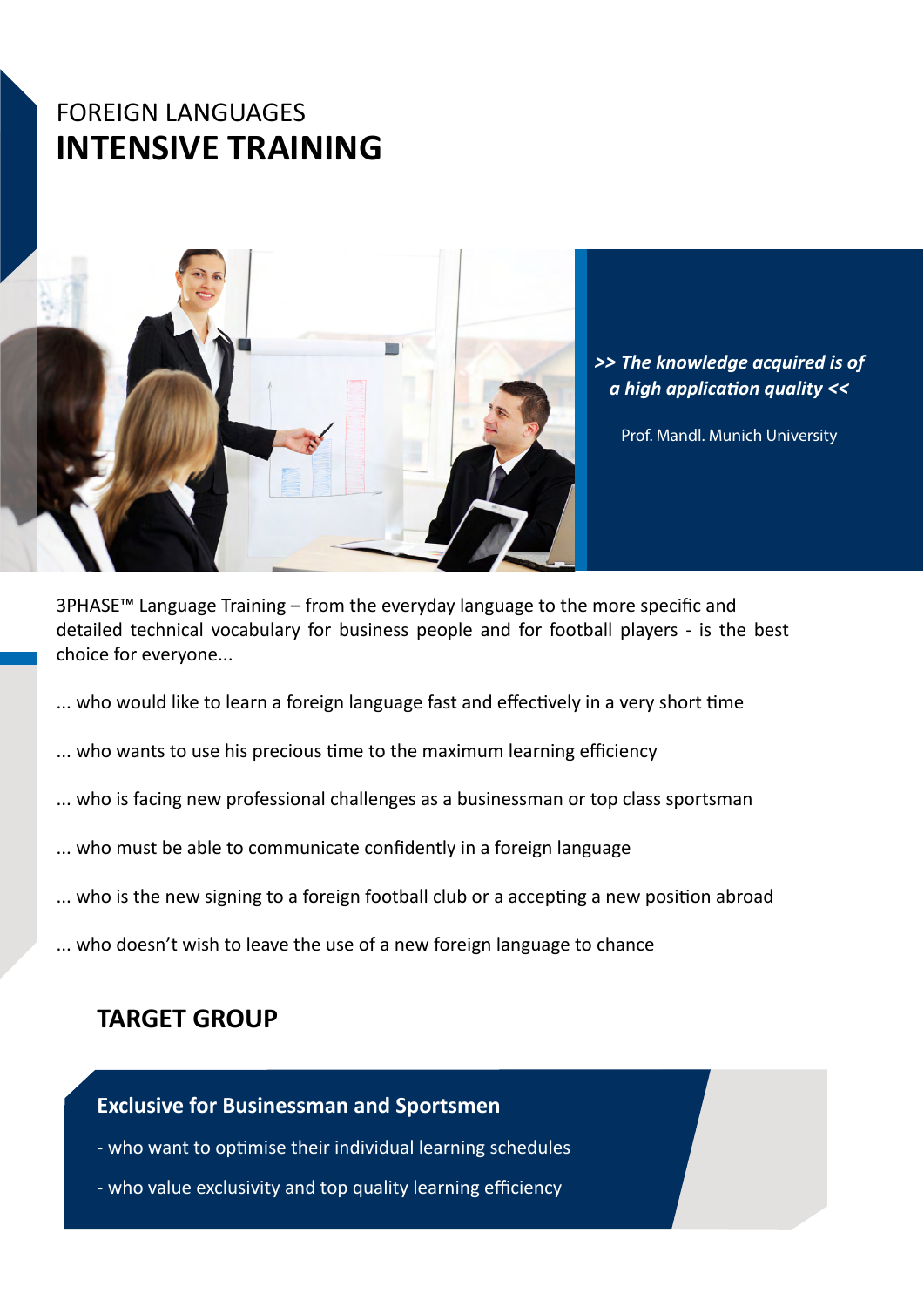# **SUPERLEARNING**

THE MOST EFFECTIVE LEARNING METHOD FOR EVERYONE **REGARDLESS OF AGE AND LEARNING ABILITY**



*>> The Body relaxes in a comfortable lounger whilst the mind absorbs the new knowledge in record time <<*

Manager Magazine

### **HOW OUR METHOD WORKS**

The use of Superlearning enhances the learning effectiveness many times over and gives us the possibility to store what has been learned in the long term memory.

The learning process is made much easier with our method and works just as easily for children and adults.

Our particular method ensures optimal learning, understanding and ability to retrieve the new knowledge fast and efficiently based on decades of scientific research and proven application.

The 3PHASE Superlearning Technique activates and stimulates both halves of the brain. This type of studying opens our immense learning ability and the ability to quickly remember your new language in its entirety.

A very important component of our new learning technique is the FUN FACTOR.

Our key to success is QUALITY not QUANTITY much more in much less learning time and the ability to store the newly acquired knowledge in the long term memory.

This is an effective goal to a efficient method of learning!

**>> Joy & fun characterise** 

**the whole Seminar <<**

**>> The multiple prize winning method** 

**acknowledged by experts <<**

Süddeutsche Zeitung Wirtschaftswoche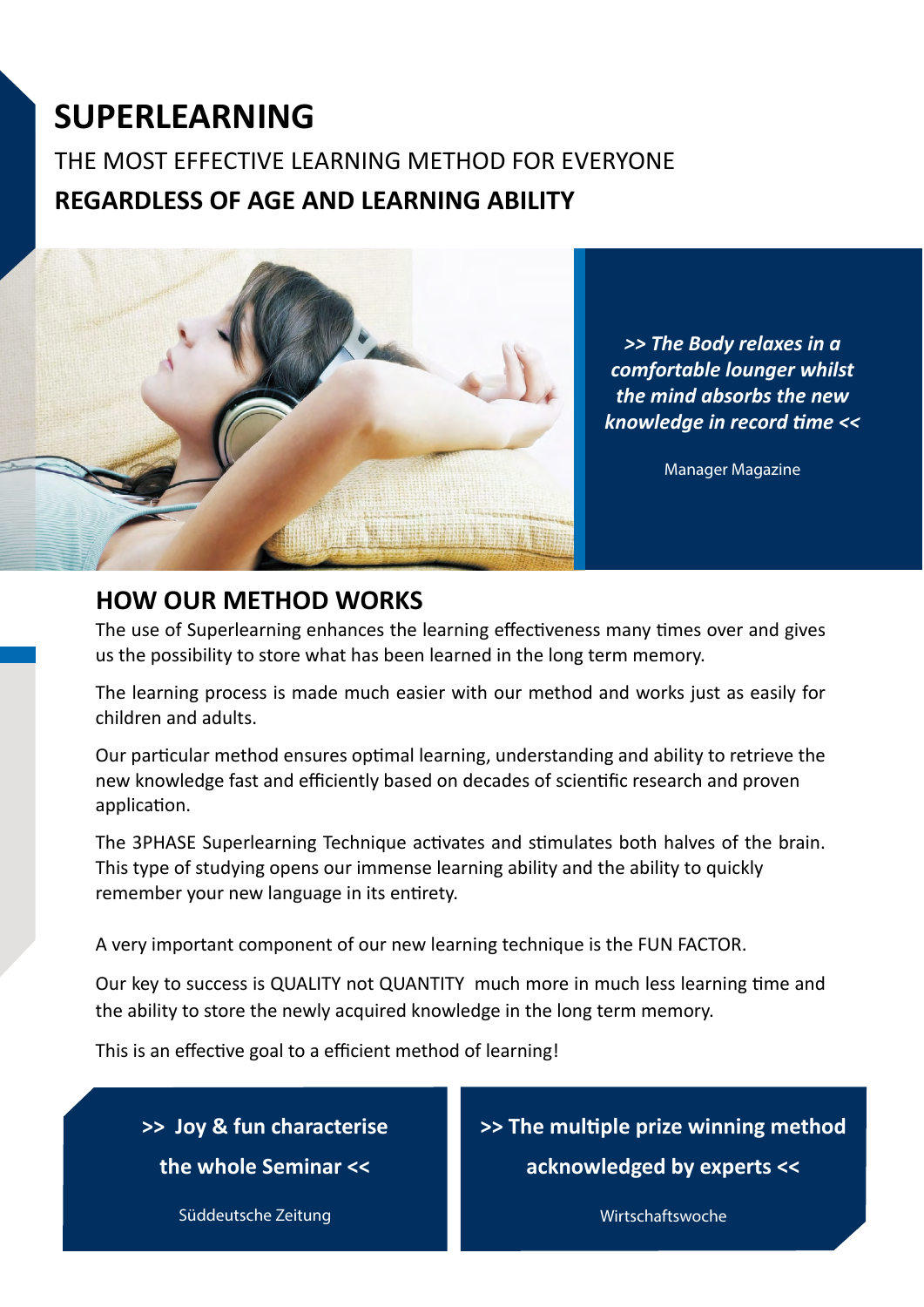## **3PHASE LINGUA GROUP** LEARN A FOREIGN LANGUAGE WITH SUPERLEARNING



*>> Super Learning in 3 phases, in its latest form, is the science of teaching and learning new foreign languages on the basis of the untapped potential of the brain. This means at least three to five times faster, deeply effective learning <<*

Prof. Dr. Lozanov – Inventor of the Superlearning Method

#### **3PHASE SUPERLEARNING - THE ORIGINAL**

Our Institute guarantees the success of learning and draws on many years of experience in teaching foreign languages.

Lets go back to the area of the Foreign Language Coach.

All of our teachers are trained by our Institute and are fully competent in the correct implementation of this method.

3PHASE Lingua Group use, for the audio visual foreign language cinema, carefully chosen pieces of music which bring the listener in the so called "Alpha State" and make it possible to learn by using your senses.

## **IMPORTANT**

Only by strict adherence and fine tuning to the individual methods can successful learning be guaranteed.

#### **EFFICIENCY BY INTENSIVE LANGUAGE TRAINING – WHAT IT MEANS**

- Superlearning is scientifically confirmed as five times faster than conventional teaching methods.
- Superlearning is recommended by Prof. Mandl of Münich University & Prof. Bauer of University of Essen as well as other prominent German scientists.
- **Professional coaches & trainers take round the clock care of our clients**
- **Efficient after course training via virtual classroom as well as provision of** all course materials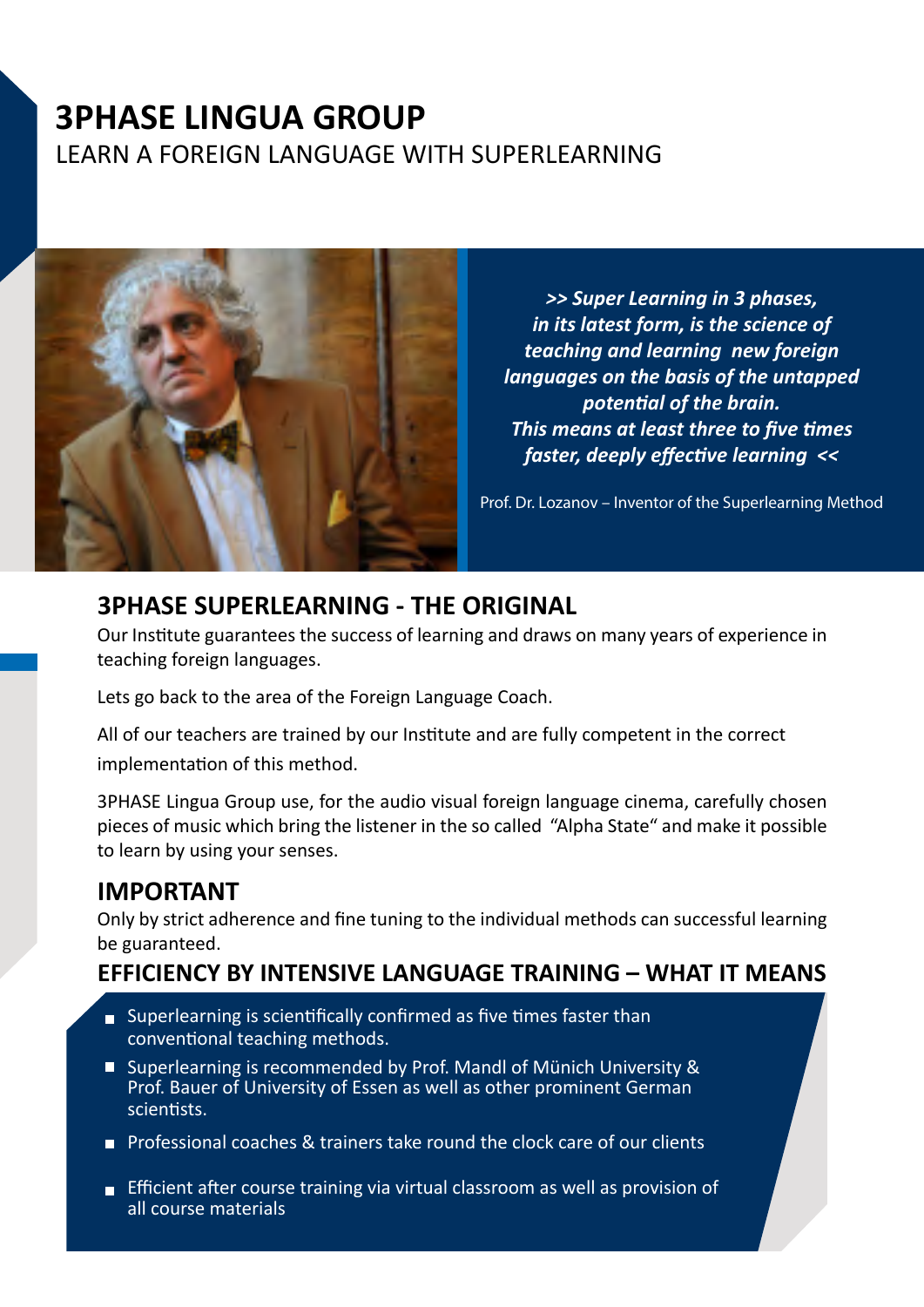## YOUR SERVICE PACKAGE FOR INTENSIVE LANGUAGE TRAINING



#### **EXCLUSIVE AMBIANCE:**

- **5 DAY Intensive Seminar in one of our partner hotels in Mallorca.**
- **EXECTE 2018 Learning with the Original 3PHASE Superlearning Method.**
- **In-House Seminars available upon client request.**
- **Personalised telephone or classification evaluation test before course commencement.**
- All course material such as learning posters, flash cards, audio lessons etc., will be provided by us.
- Your personal language coach will be available for any follow up support after the seminar finishes.

## **CUSTOMISED SOLUTIONS FOR YOUR INDIVIDUAL NEEDS**

- Our training centres are located in exclusive locations or luxury hotels in Mallorca
- Home training can also be provided upon request
- We offer customised solutions for the individual clients requirements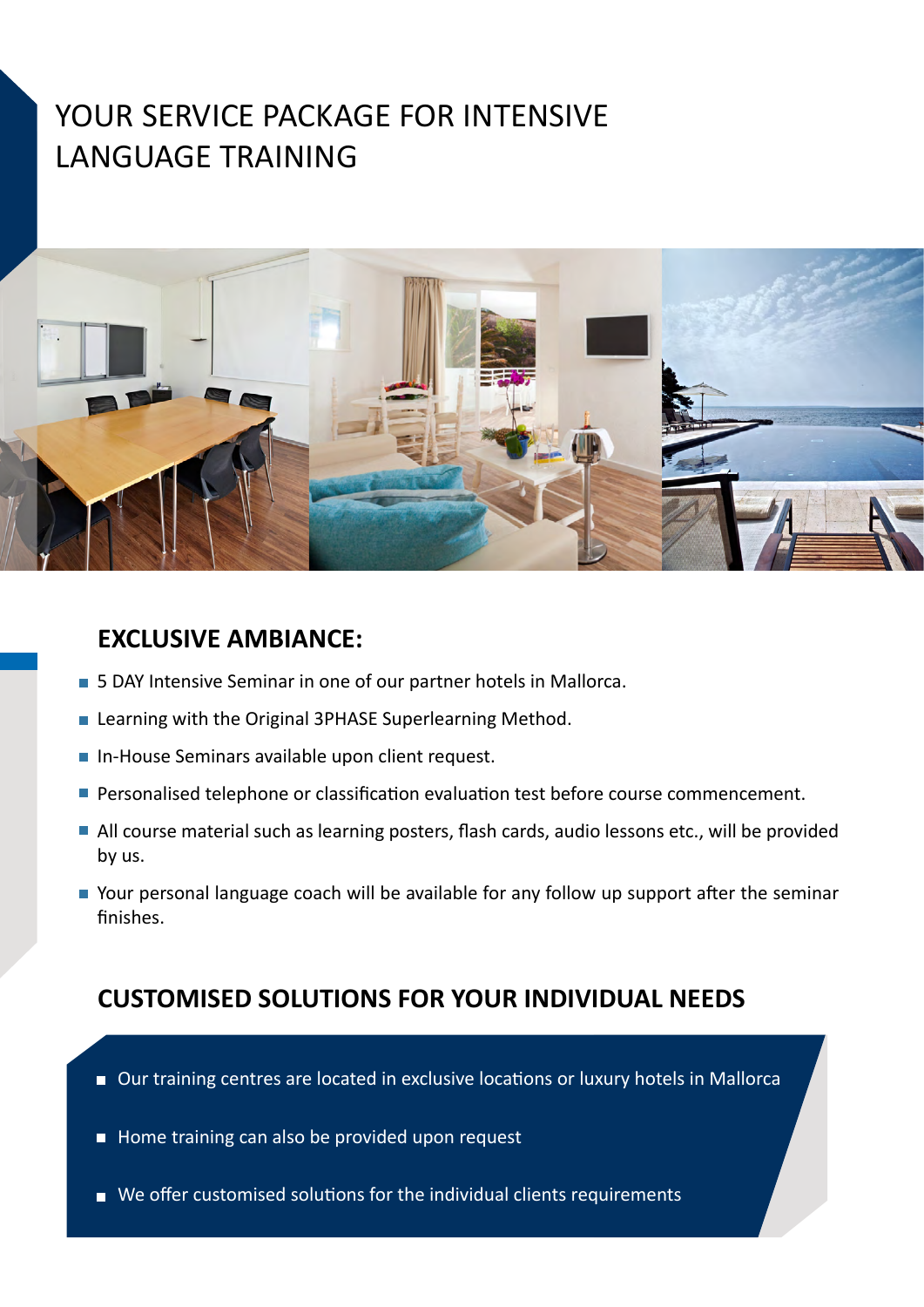#### **EXPERIENCED LANGUAGE COACHES TO THE CELEBRITY WORLD WILL BE TEACHING YOU**

#### **TOP CELEBRITIES RECOMMEND US:**

Experienced celebrity language teachers (such as those featured here with Mesut Özil, Mario Gomez, Sami Khedira, Marko Marin and Lena Gercke) all of whom speak three to four languages, will be teaching you in your chosen foreign language.

A quality feature is that the important rules of grammar will be taught in the native language of the seminar participant.

### **MESUT ÖZIL**

*'' At last I am able to understand and speak Spanish and cope with every situation! I like this method of learning as you have different ways to learn.*

*Before I found this method I always gave up quickly because of lack of interest and not being able to learn.*

*This new opportunity has sparked my interest in learning and has also been fun.*

*I can honestly recommend this Superlearning method, it is great fun and you learn a lot! ''*

#### **SAMI KHEDIRA**

*'' The course was varied and entertaining! Both for my future professional career as well as for my personal life, my language skills are of great importance.*

*The method is unique and cannot be compared to conventional teaching methods.*

*I can recommend learning in this manner to everyone who would like to learn a new language quickly and effectively. ''*

#### **LENA GERCKE**

*'' After my five day intensive training course in Madrid I can now express myself well in the local language and also understand spoken Spanish.*

*It is definitely the fastest way to learn a foreign language and is both entertaining and effective!*

*I was able to quickly improve my Spanish and had a lot of fun in the process! ''*